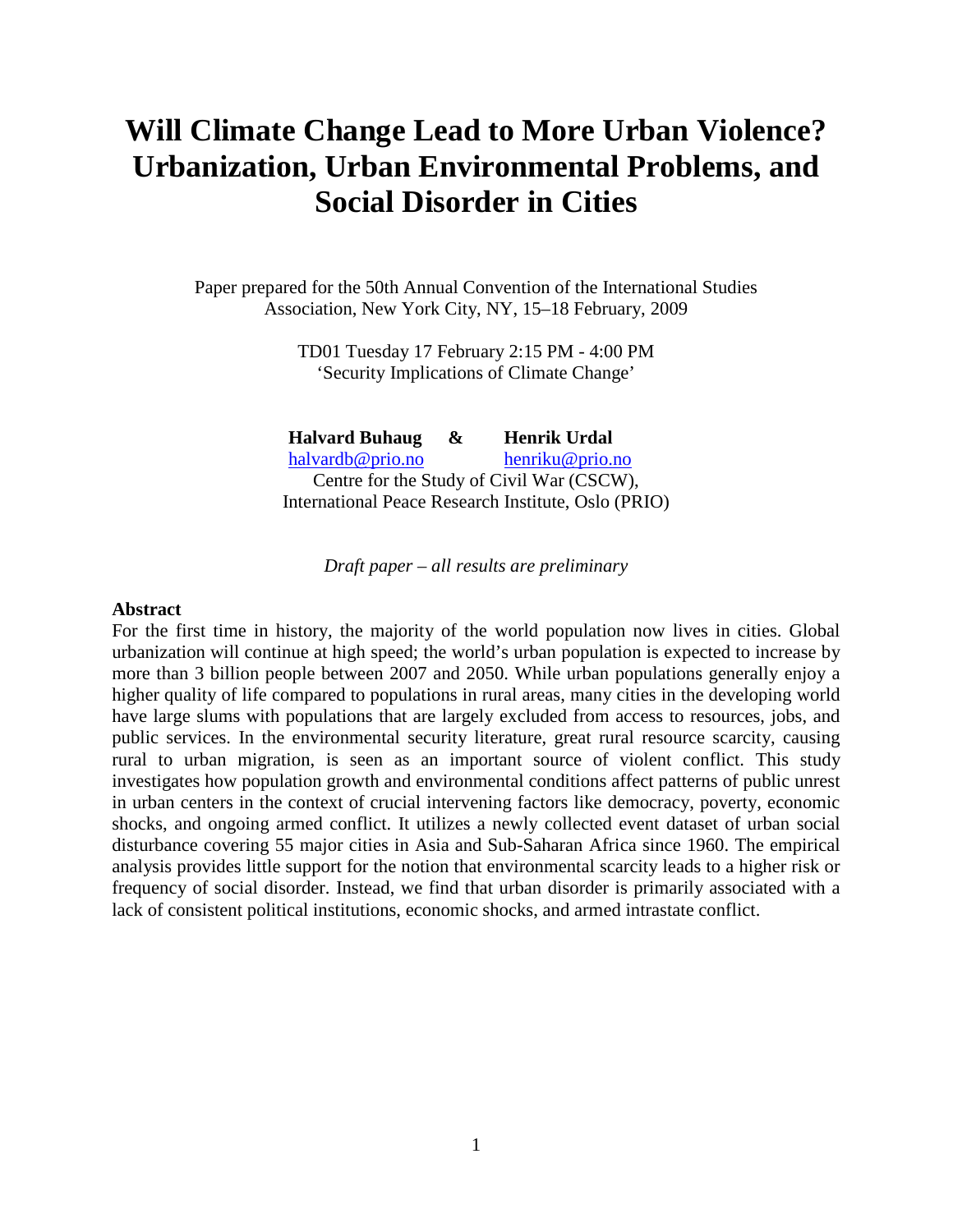#### **1. Introduction**

By 2050, two thirds of the world's population will live in urban areas, and nearly all population growth during this period, around 3 billion people, will be absorbed by cities (UN, 2008a). Most of this growth will take place in cities in developing countries. Rapid urbanization has led to concerns among many observers and developing country governments. In particular, the challenge relates to providing burgeoning urban populations with services like housing, electricity, water supply, health care, education and jobs. According to a survey (UN, 2008a: 12), many developing country governments discourage rapid urbanization; 78 percent of African and 71 percent of Asian governments state that they have implemented policies to reduce migrant flows to large cities.

 Rapid urbanization has further been framed as a potential security issue (Gizewski & Homer-Dixon, 1995; Brennan-Galvin, 2002). In particular, rural scarcity of renewable resources like cropland, forests and freshwater, causing rural poverty, is seen as a major driver of rural-tourban migration. While urbanization generally may not be a problem to peace and stability, in the context of economic shocks and declining state capacity, urban pressures could result in increased risks of violence and disturbance (Gizewski & Homer-Dixon, 1995). Holding that there is no simple relationship between urbanization and violence, and that previous studies have taken a too simplistic view, Gizewski & Homer-Dixon (ibid.) also argue that the future of urban violence may not resemble the past. In addition to future economic crises and weakened states, grassroots demands for democratic reforms and a gradual fading of the rural experience as a basis for evaluating urban living conditions are seen as factors that are likely to lead to greater levels of urban violence in the future in the context of high urban growth rates.

 We concede with the point that urbanization has to be assessed in an economic and political context. However, we are not convinced that the future will necessarily be very different from the past. This study is aimed at investigating how urbanization, economic and political developments, and urban violence have been associated in the past. We argue that these past trends can also inform us about likely future developments. What we may expect to see, however, is that certain forms of stressors that could contribute to exacerbate the pressure from burgeoning urban populations, such as environmental degradation, economic crises, and state failure, become more common in the future. In particular, global climate change is a process that simultaneously could drive urbanization in developing countries and increase the potential for economic and institutional failure, and thus represents a security risk (e.g. Buhaug et al., 2008).

Cross-national time-series studies have found little evidence that high urbanization rates on the national level increases the risk of violent conflict, if anything, high urbanization rates appear to be associated with less conflict. However, conventional armed conflicts rarely take place in urban centers, hence we may expect to see other forms of violence and social unrest in cities that experience great pressures. This study addresses the relationship between environmental scarcity, urbanization rates, and levels of social disorder in urban centers in Asia and Sub-Saharan Africa. It utilizes a newly collected event dataset of urban social disturbance covering 55 major cities in 49 Asian and African countries for the 1960-2006 period. The data are compiled from electronic news reports in the Keesing's Record of World Events, and involves both non-violent events like peaceful demonstrations and protests, as well as violent events like riots and organized armed conflict.

In addition to focusing on the city level and urban violence in particular, we also investigate plausible interaction effects between urban growth rates and economic shocks, level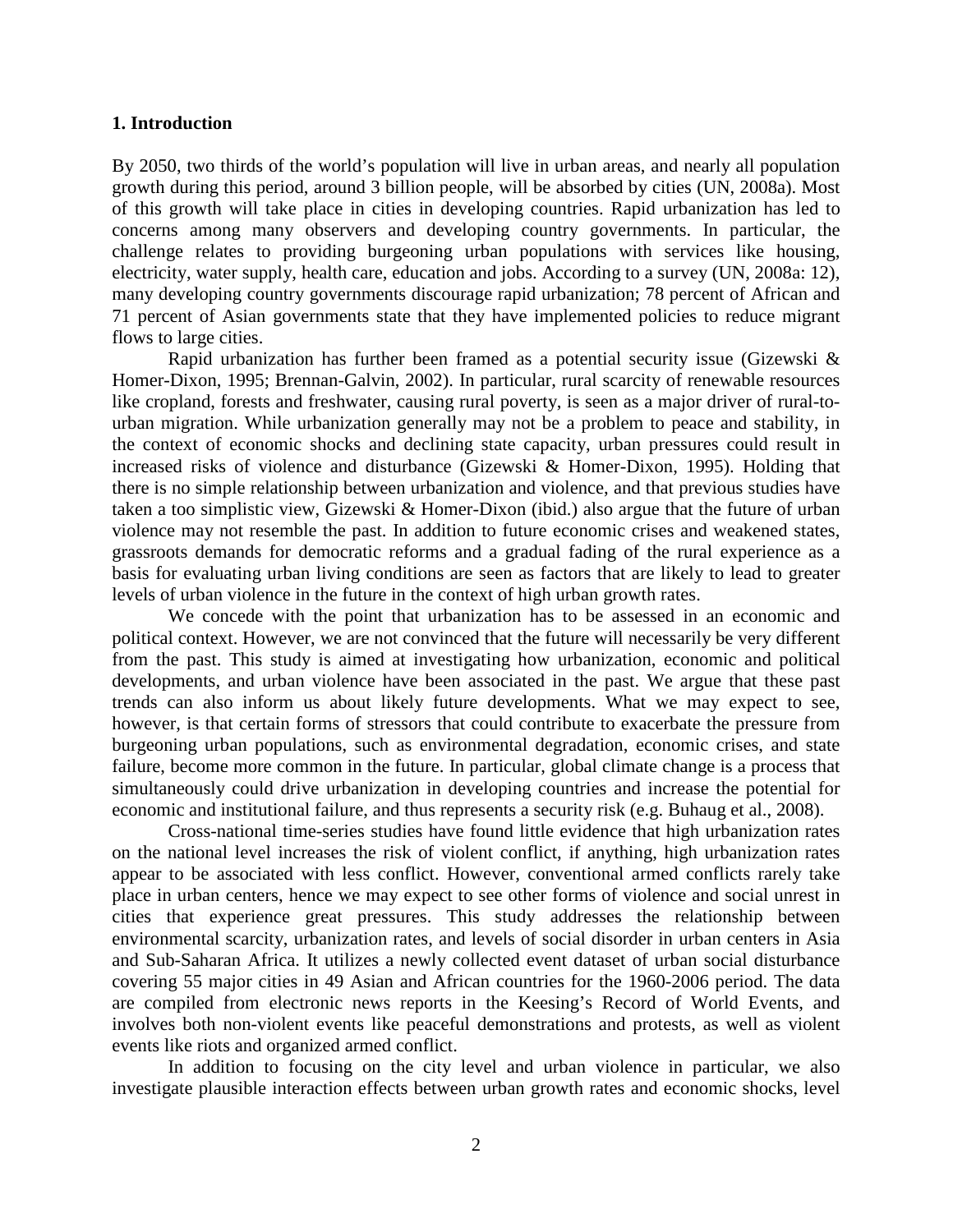of economic development (supposedly capturing aspects of state strength) and democracy. We also directly assess the relationship between resource scarcity on the country level, assumed to capture the level of environmental stress that offset involuntary migration to urban centers, and urban social disorder. Finally, we consider whether indicators of urban environmental conditions and poverty, like the extent of slums, and household's access to water and sanitation, affect levels of urban social disorder.

Generally, what we find is that high urbanization rates do not seem to affect levels of urban social disorder, even in the context of economic shocks, low income levels or democracy. Neither do any of the environmental variables, whether national-level or urban, associated with increased disturbance. What seems to matter, though are economic shocks, regime type, and ongoing armed conflicts.

The current analysis faces important data limitations. In particular, there is a lack of reliable city-level indicators of environmental, social and economic conditions. The only extensive data collection effort on the city level, the UN HABITAT's Global Urban Observatory (GUO) dataset, only provides data for two points in time (1993 and 1998). The coverage is relatively poor, and there are uncertainties about data reliability. This problem is less severe for data on city population growth rates, since these are based on multiple sources, and also corroborated by other, independently collected data on urban population growth. We are, however, not able to distinguish between rural to urban migration and natural growth in urban populations. The next version of this paper will include a measure of urban relative to rural population growth as an indicator of the level of migration.

### **2. Theory**

According to what is often referred to as the *resource scarcity perspective*, population growth and density may lead to scarcity of renewable natural resources such as productive land, freshwater, and forests. Resource scarcity is assumed to lead to increased inter-group competition, and under unfavorable economic and political conditions, such competition can take the form of violent conflict. Poor countries are argued to be particularly susceptible to resource conflicts as they often lack the capacity to adapt to environmental change. Weiner & Russell argue that societies have very different political, financial, and administrative capacity to respond adequately to increasing resource demands, and that such strains can threaten stability and security (2001: 3).

A major reference point in this debate is Thomas Homer-Dixon (1999; Homer-Dixon & Blitt 1998). He distinguishes between three main sources of resource scarcity (e.g. Homer-Dixon & Blitt, 1998: 6). *Supply-induced scarcity* results from degradation or depletion of natural resources. It becomes less of a resource as a result of non-sustainable use that does not allow the resource to regenerate. *Demand-induced scarcity* is primarily caused by population growth. If a resource base is constant, the availability of resources per person will diminish with the increasing number of people that have to share it. Such scarcity can also arise from an increase in demand per capita. A third form is *structural scarcity*. This is a form of scarcity that only applies to certain groups that, relative to other groups, are excluded from equal access to particular resources. Such unequal social distribution of a resource does not presuppose actual scarcity if the resource was distributed evenly. The likelihood of violent conflict is greatest when these three forms of scarcity interact.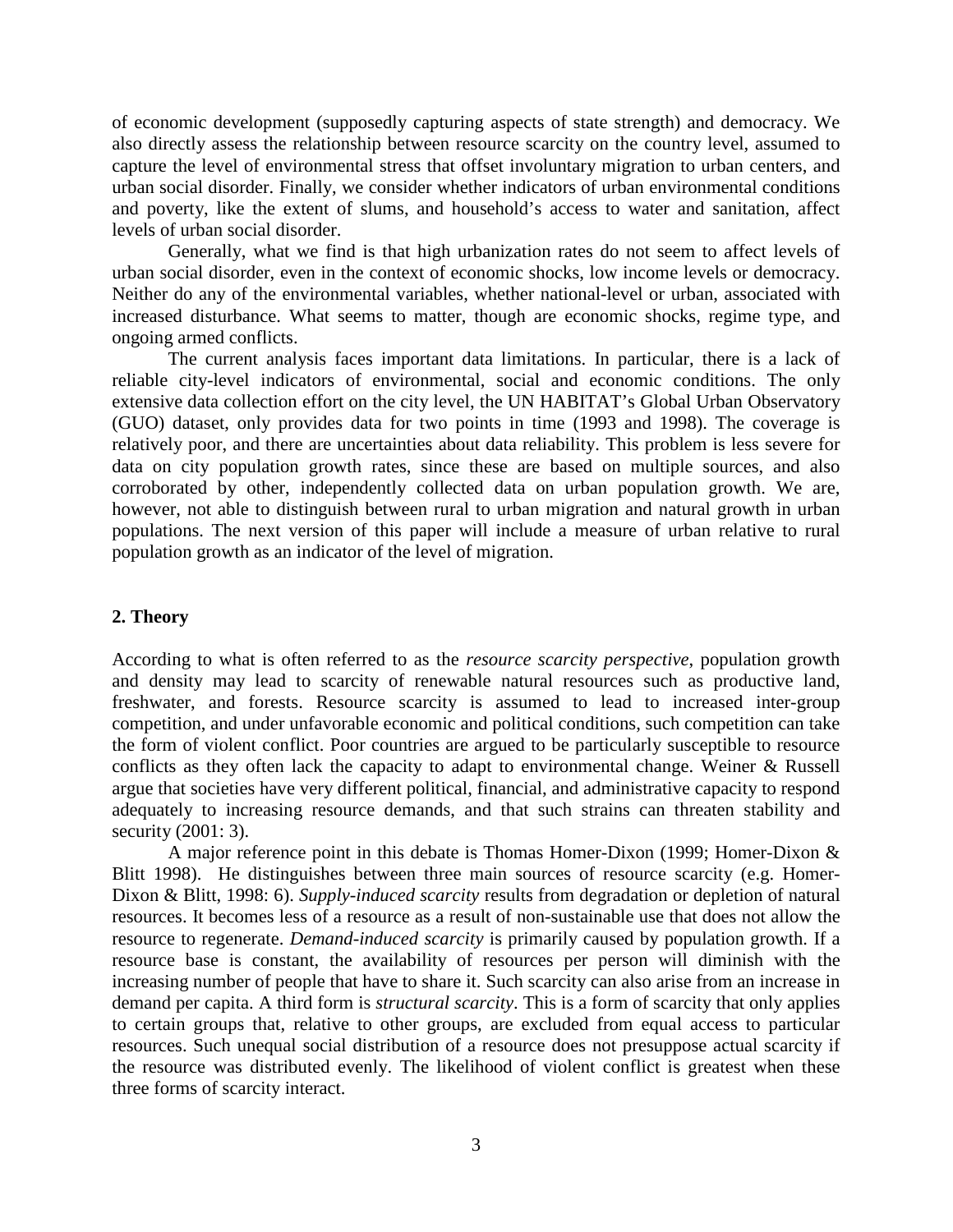In the resource scarcity literature, rapid urbanization is seen as a possibly destabilizing outcome of rural resource scarcity (Gizewski & Homer-Dixon, 1995; Homer-Dixon & Blitt, 1998; Homer-Dixon, 1999; Kahl, 2006). People living in increasingly environmentally marginalized areas are moving to cities, responding to 'push factors' such as increasing poverty brought about by greater degradation or more unequal access to renewable resources, and to 'pull factors' like prospects for employment, education, health care, and other social services.<sup>1</sup> Acknowledging that 'past research has shown surprisingly little correlation between urban growth and strife', Homer-Dixon argues that earlier research has failed to find a relationship between rapid urbanization and conflict due to simplistic bivariate studies that do not assess the interaction between urban growth and economic and political developments (1999: 155; 160).

How urban growth and changing population structure is managed will be important for citizens. Rapid urban growth can seriously constrain local governments' ability to provide basic services to populations. Conditions of rapid growth in urban populations can place strains on employment, housing, basic service provision, enforcement of law and order and development of social capital, greatly affecting the quality of life of the citizens. Goldstone (2002: 10) claims that it is exactly when overurbanization combines with underdevelopment, and where job creation and economic growth can't keep up with urban growth that violence and instability may arise. Similarly, the mixing of ethnicities and shifting demographic composition of urban centers are cited as key destabilizing factors in urban environments. Kahl (2006: 132) found that rapid rural-to-urban migration pushed the urban infrastructure and social services beyond their limits in Kenya in the 1990s, and that this was primarily to blame for urban inter-ethnic conflict. Huntington (1996: 113) argues that the 'newly uprooted masses' of rural to urban migrants throughout the Islamic World in the 1970s and 1980s were attracted to radical Islamic movements as these were providing slum dwellers with social services and offered them a 'dignified identity'.

Focusing primarily on the link between rural-to-urban migration and violence, Gizewski & Homer-Dixon (1995) point to three broad factors. First, rural–urban migrants are likely to experience economic marginalization and relative deprivation, increasing their awareness of their own situation and hence potential for political radicalization. Second, migrants may experience difficulties in adjusting socially and psychologically to life in the city, and traditional sources to social authority and control are weakened. Third, the urban environment facilitate high levels of social communication, so that the opportunity for collective political action is greater. They further hold that in order to produce violence, urban growth rates have to interact with key factors like economic crises, institutional breakdown, a high degree of communalism or ethnic cleavage, growing demands for democratization, the level of organized crime, and the availability of weapons in the urban environment. While data limitations prohibit testing ruralurban migration directly, we will consider the relationship between overall urban growth rates (capturing both natural growth, changes in definitions of urban populations or city borders, and migration) and urban disturbance. We hypothesize that:

<u>.</u>

<sup>&</sup>lt;sup>1</sup> Migrants generally respond to both 'push' and 'pull' factors. Typically, as opportunities for economic outcomes in rural areas become more marginal, even limited opportunities for wage labor in the city become increasingly attractive.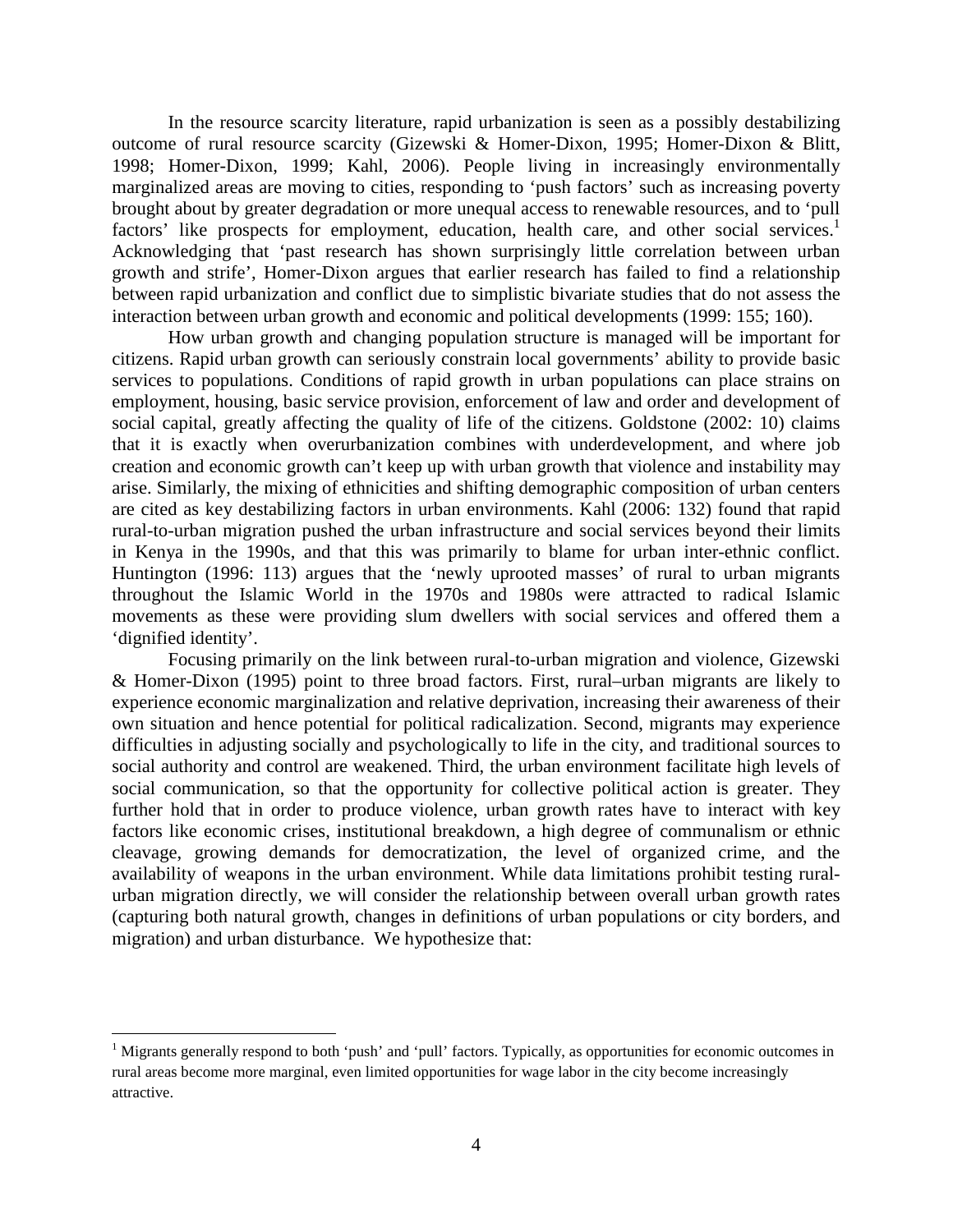*H1: High urban growth rates are associated with higher levels of urban social disturbance, in particular in the context of economic shocks, low state capacity, and lack of democracy.* 

While rural-urban migration is seen as the mechanism linking rural resource scarcity and urban violence, we also assess this relationship directly:

*H2: High levels of renewable resource scarcity on the country level are associated with higher levels of urban social disturbance.* 

Finally, we assess directly some indicators of urban environmental, economic and social stressors:

*H3: The higher the lack of access to public services like proper housing, water and sanitation in urban areas, the higher the levels of urban social disturbance.* 

#### **3. Data and Methodological Approach**

The study covers 55 major cities in 49 different countries with yearly observations for the 1960– 2006 period. Most cities are found in developing countries; the data include 23 cities in Sub-Saharan Africa and 32 in Central- and East Asia. The sample is determined by the availability of the urban social disorder (USD) data, compiled from electronic news reports in the 'Keesing's Record of World Events' (KRWE). The data collection builds on a similar project developed for the State Failure Task Force (Marshall, 2001). The dataset covers different forms of both violent and non-violent politically motivated disorder, including demonstrations, rioting, terrorism and armed conflict. To the extent possible, each event is coded with precise date and location, and casualties. Here, we use two count measures of urban social disorder aggregated to the annual level for each city. We separate between *lethal events,* including only those events reported to have resulted in at least one death, while *non-lethal events* include only those events where no deaths were reported. While many non-lethal events may also be largely *non-violent* events, nonlethal events may have involved violence that did not lead to deaths, or it could be that deaths that occurred were not reported in the relevant news reports.

There are a total of 3,375 events coded, of which 1,378 (40.8 per cent) are reported to have led to deadly fatalities. Accordingly, 33.9 percent of all city-years experienced non-lethal events, while 25.2 percent of the observations hosted at least one violent event. When added together we can see that, over time, there has been an increasing trend, both in the number of total events and in the number of lethal events, albeit with very considerable variation from one year to the next (Figure 1). As illustrated by the linear trend lines, the total number of events has been rising more rapidly than the number of lethal events. This could be a consequence of better reporting, where, over time, less serious events are reported to a greater extent in the media.

While news reports in the KRWE do not cover all relevant social disturbance events, we assume that trends in reported events over time and between cities are generally representative of the true trends. It is important, however, to note potential biases. First, strong and autocratic regimes are better positioned to censor information about disturbance events. However, they are also likely to be relatively successful in preventing disturbance events from happening, making it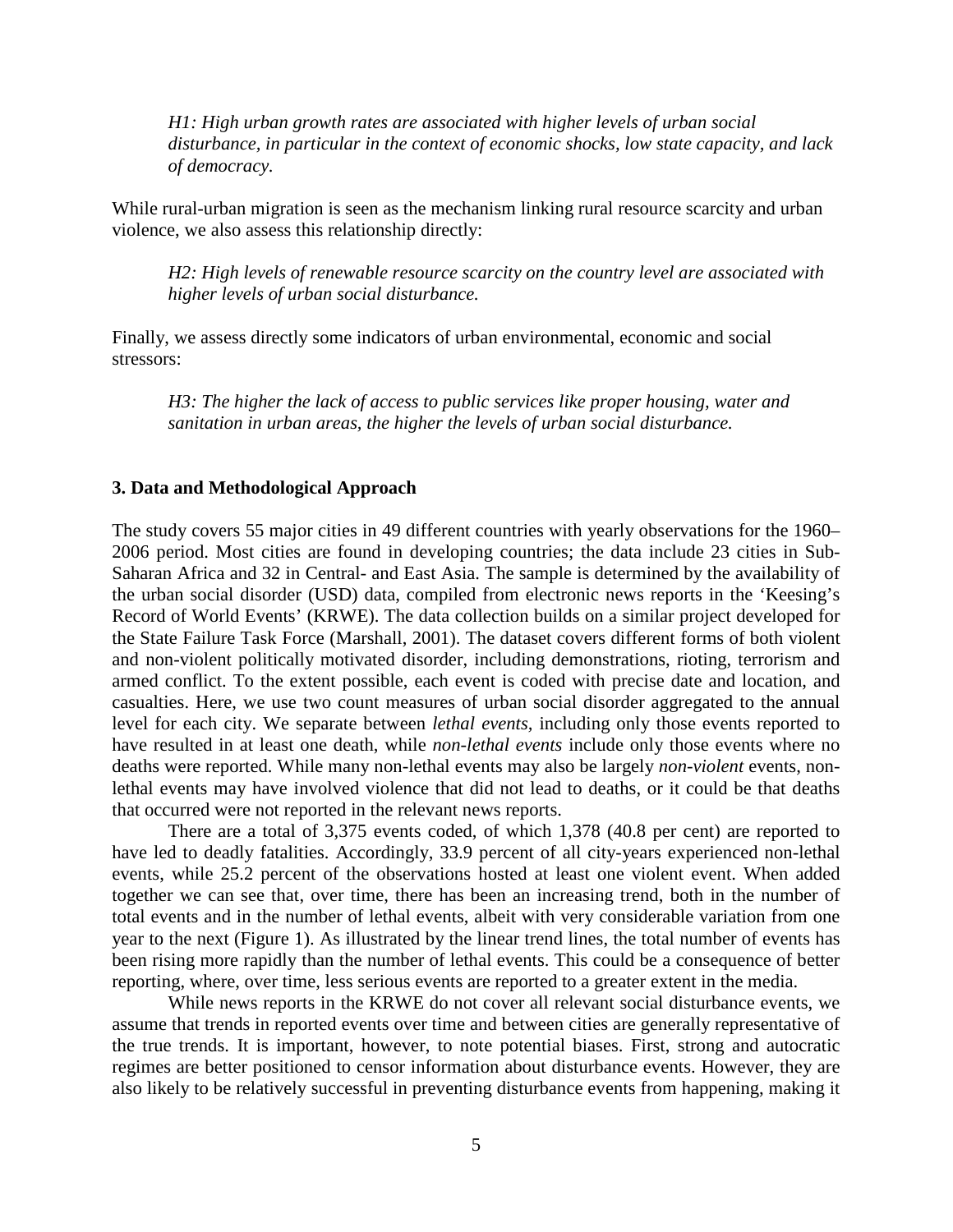inherently difficult to empirically distinguish between bias and regime effect.<sup>2</sup> Second, certain geographic areas are receiving better media coverage than others. Events happening in countries that are low on the international agenda are arguably less likely to be reported than similar events in countries of great political and economic importance. Finally, improvements in communications technology over time and increasing international presence in more locations could lead to a time trend bias. These time trends may also vary geographically, as the media interest in specific regions and countries changes over time.



**Figure 1. Trends in all and lethal events, 1960–2006** 

The explanatory variables are measured at either of two different levels of aggregation; city-level (for most of the urban population indicators and two proxies for environmental conditions), and state-level (remaining variables). The main explanatory variable in the models evaluating Hypothesis 1 is growth in the urban population. We consider several alternative measurements of growth to corroborate our results. The primary measure used is city *population growth*, based on city-level total population data from the UN Demographic Yearbook (UN, annual), supplemented by data from two online resources, the World Gazetteer (n.d.) and City Population (n.d.). Annual city population estimates were constructed by interpolating linearly between the available observations, and extrapolating (for a maximum of five years) based on the rate of growth between the last two observations. Inter-annual growth rates were constructed based on the annual population estimates and smoothed by estimating five-year moving averages. 3

Supplementing the UN-based population data, we calculated the city-specific population growth rate using geographic information systems (GIS) software, based on CIESIN's Gridded Population of the World data (GPW v.3.0).<sup>4</sup> We selected a coarse grid resolution of 1x1 degree

<u>.</u>

<sup>&</sup>lt;sup>2</sup> Pyongyang, North Korea, has been excluded from this dataset since it represents an extreme case in point.

 $3$  This procedure ameliorates the problem of sharp spikes in the growth data. Using the raw inter-annual growth rates produce virtually identical results.

<sup>&</sup>lt;sup>4</sup> See http://sedac.ciesin.columbia.edu/gpw/.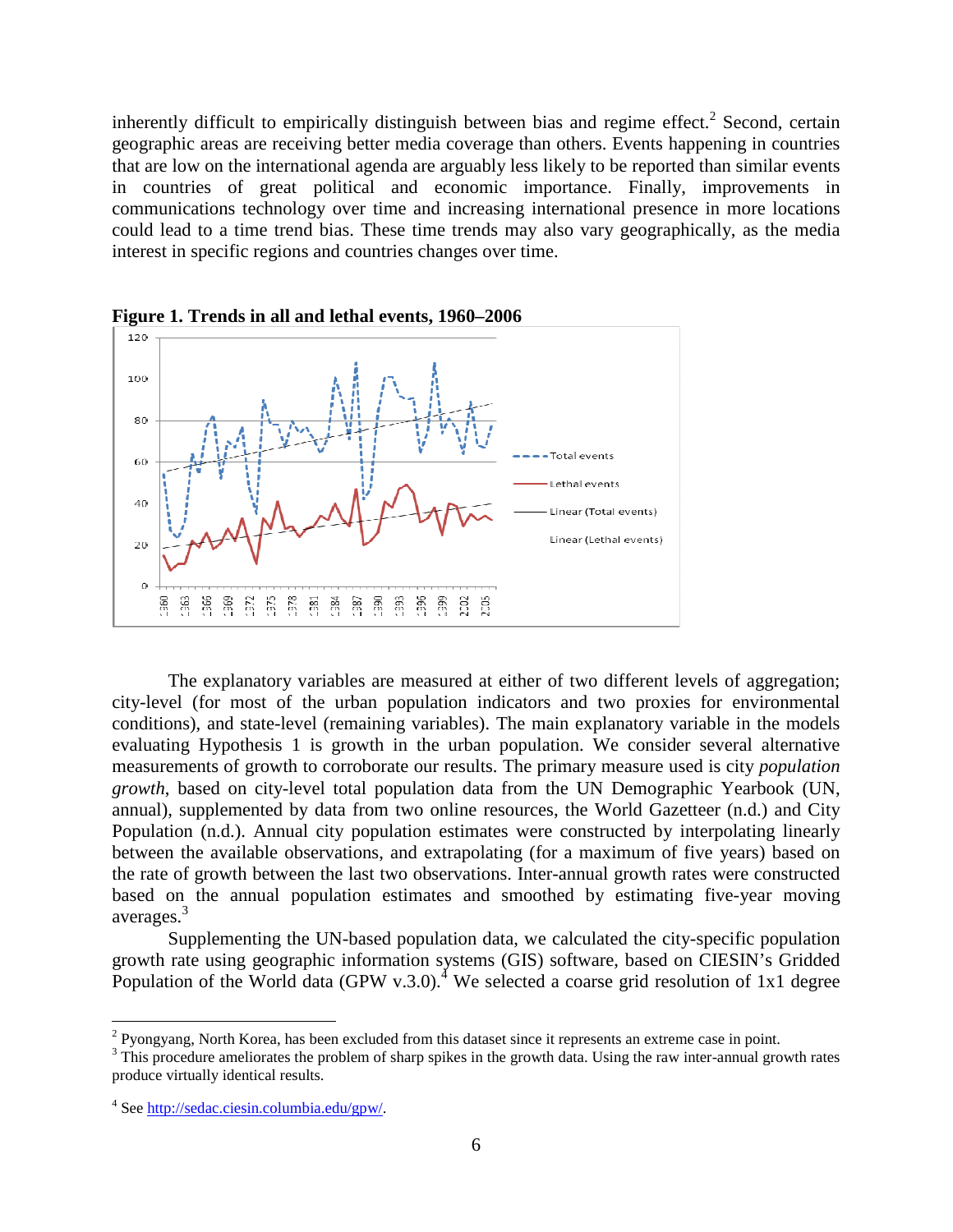before identifying the grid cells to which the 55 cities correspond. The GPW data are available for every 5 year since 1990, and we used linear interpolation to fill in missing values. From this, we calculated the inter-annual and five-year growth rates. In addition, we use five-year growth rates for the entire urban population based on a new dataset on urban and rural populations (UN, 2008b). Although the growth indicators are not highly correlated (0.32-0.58) all three measures produce quite similar results. To save space, we thus report results obtained with the first variable operationalization only.

In response to Hypothesis 2, we use three complementary national-level indicators of environmental scarcity, derived from Theisen (2008): per capita availability of freshwater (logtransformed), land degradation (dummy variables for 'medium' and 'high' levels of degradation, 'low' degradation being the reference category), and the amount of damaged drylands, measured in percentage of all drylands in the country. All three indicators originate from the UNEPcommissioned Global Assessment of Human Induced Soil Degradation (GLASOD) project. These data are only available for the period 1979–2001.

To empirically evaluate Hypothesis 3, we include three measures of urban environmental conditions, representing the entire urban populations in the respective countries, made available as part of the UN Population Division's World Urbanization Prospects (UN, 2007). The most general measure used is the percentage of the *urban population living in slum areas*, defined as population living in households lacking one or more of the following: durable housing, sufficient living area, access to an improved water source, access to improved sanitation, or secure tenure. The data originate from UN HABITAT. Two additional, more specific indicators that are originally collected by the World Health Organization measure the *percentage of urban population with access to an improved water source*, and the *percentage of urban population with access to improved sanitation facilities*. All three measures are available for one year of observation per country (2004-05), and these point estimates have been assigned to all years from 1995 through 2006. Furthermore, we include two city-specific measures of environmental conditions that were collected as part of the UN HABITAT's (2008) Global Urban Observatory (GUO): *percentage of households connected to piped water* and *percentage of households connected to sewerage*. The database provides estimates for two points in time only, 1993 and 1998. The 1993 estimates were assigned to the 1990-1995 period, while the 1998 estimates were assigned to 1996 through 2000.

 The following control variables are included in all models: log-transformed *city population size* (UN, annual); dummy variables for *democratic* and *autocratic* regime types, coded from the Scalar Index of Polities (SIP) data (Gates et al. 2006); *level of development*, represented by log-transformed real GDP per capita data (Gleditsch, 2002); a dummy for *economic shock*, defined as a negative change in real GDP per capita since the previous year; and *ongoing armed intrastate conflict* from the UCDP/PRIO Armed Conflict Data (Gleditsch et al., 2002).

We use negative binomial regression to analyze both event count measures. This approach was chosen due to the skewed distribution of events with a few high-violence observations and a majority of relatively peaceful ones.<sup>5</sup> All models are run with a *lagged dependent variable* (*LDV*) to account for temporal dependence between observations. In

<sup>&</sup>lt;sup>5</sup> For robustness tests, all models were also run with a fixed-effects logit estimator, using a binary dependent variable that indicates whether there was at least one disturbance event in a given city-year. Results from these tests differ only marginally from those reported here.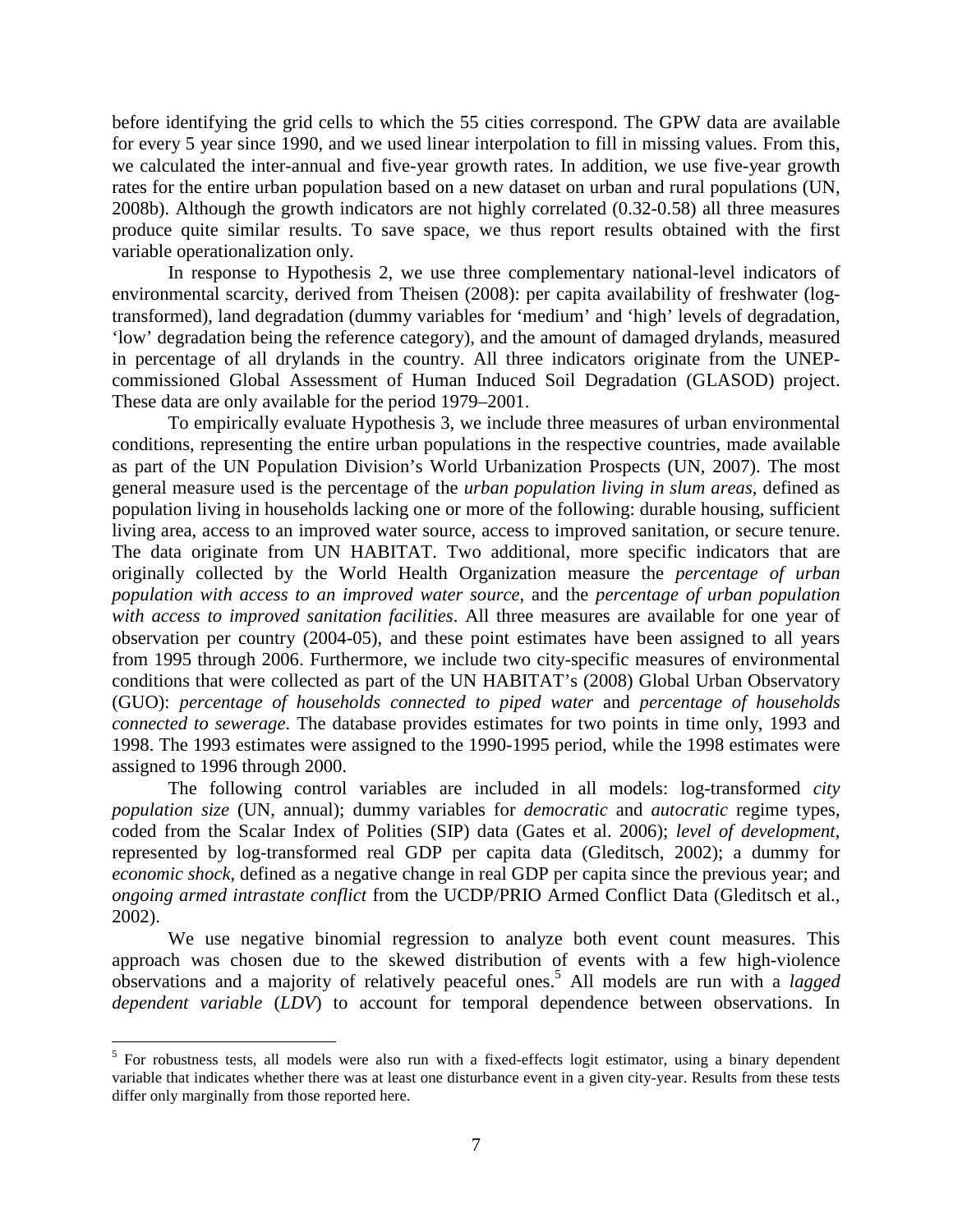addition, *city fixed effects* are specified to account for unobserved heterogeneity between the cities.

#### **4. Results and Discussion**

<u>.</u>

The empirical evaluation of the proposed hypotheses is conducted by means of three sets of regression models, presented in separate tables below. Results from several complementary proxies and interaction effects are reported, covering both non-lethal and deadly urban unrest. In addition, we have tested a wide selection of alternative variable operationalizations and model specifications that generally failed to produce results significantly different from those discussed here. Overall, we find very little evidence of a systematic connection between population pressure, resource scarcity or urban environmental problems and an increased risk of violent urban unrest.

Table 1 shows the results from four pairs of models designed to test the urbanization hypothesis (H1) on fatal and non-fatal events. All models include our main proxy for urbanization: five-year moving average of population growth at the city level. Models 2–4 further include interaction terms between urbanization and democracy, economic level of development, and economic shock, respectively. In addition, all models include city population size as well as country-level controls for regime type, development, economic shock, ongoing armed conflict and a lagged dependent variable to handle duration dependence. The number of observations differs slightly between the fatal and non-fatal samples. This is because the fixed effects estimator by design excludes units without variation on the dependent variable. Three cities in our sample did not experience deadly disorder during the full sample period (Astana, Singapore, and Ulan Bator) while only one city (Singapore) also avoided non-fatal unrest.

In contrast to the demand-induced scarcity perspective, Table 1 shows no general effect of population growth on the frequency of political violence. Indeed, the negative sign of the parameter estimate found in most of the regressions actually suggest that an opposite effect is more probable. The interaction term between population growth and democracy (Model 2) fails to affect this preliminary conclusion. But surely, population growth must be a more destabilizing force in poorer societies and countries in economic recession? Not so, according to Table 1. The combined effect of high population growth and low per capita income appears to *reduce* the expected frequency of fatal urban disturbances (Model 3). The separate estimate for population growth is now positive but remains insignificant. For non-fatal events, the signs of these regression coefficients swap places but the effects are weak.<sup>6</sup> In Model 4, we assess the joint impact of high population growth and national economic shock (i.e. negative growth rate last year). This interaction displays a negative and significant association with fatal disorders in the city, suggesting that economic hardships are less hazardous in cities with considerable population growth. For non-fatal events, this interaction has only a negligible impact. In sum, Table 1 strongly dictates a rejection of Hypothesis 1.

So what explains urban violence, then? The variables in Table 1 with the strongest and most consistent effects are autocracy and economic shock. Regardless of severity level, social

<sup>&</sup>lt;sup>6</sup> Given the high level of multicollinearity in the model, one should be careful about interpreting too much from individual p values. However, the fact that the addition of the interaction term adds little to the overall fit of the model suggests that we are right to dismiss this effect.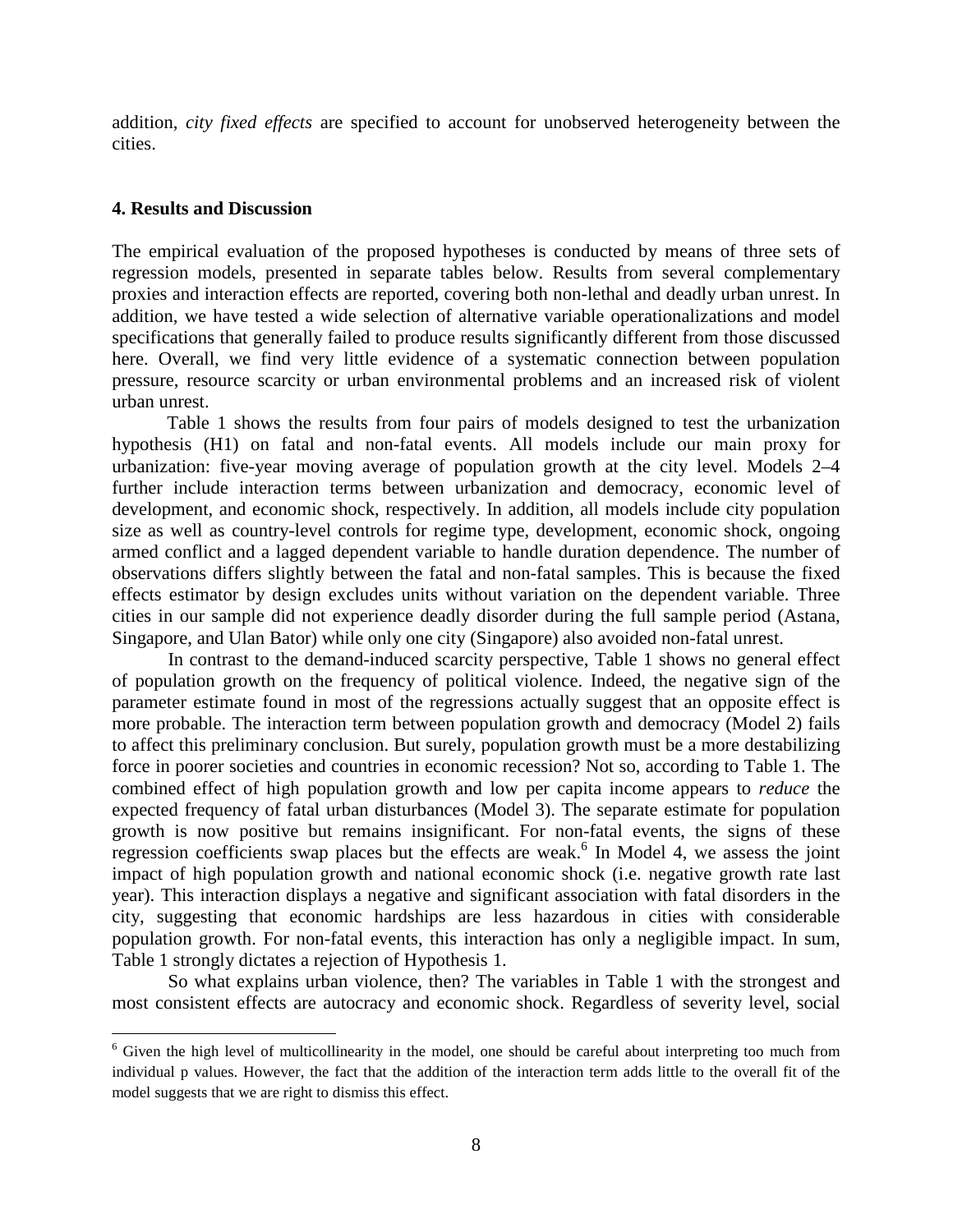unrest is significantly less likely in cities in authoritarian states than in the reference group, the semi-democracies. While this might correlate with a reporting bias in the KRWE database, upon which the violence coding is based, we believe it reflects the true nature of authoritarian rule, where public demonstrations are illegal and defiance is harshly punished. Somewhat weaker in marginal impact but still robustly significant across all models, we find economic shocks to be a significant risk factor. Interestingly, this effect disappears almost completely if we use a lagged shock variable. This could indicate an endogeneity problem, or even reverse causality. Yet, violent urban protest is unlikely to have a measurable impact on the national growth rate, unless the violence were to escalate into armed conflict. In fact, we find it much more problematic to assume a one-year time lag between economic problems and people turning to the streets.

The effect of democracy is heavily dependent on the level of violence. For deadly riots, the dampening effect of democracy is stronger than the positive effect of economic shock, but for non-fatal events its influence is indistinguishable from zero. Democracies by design allow for political demonstrations, and even though the protests sometimes turn violent, they rarely evolve into bloodshed. Somewhat surprisingly, the size of the city is only weakly associated with the frequency of urban disorder. GDP per capita, too, exhibits a non-significant relationship with the dependent variable, contrasting its powerful negative effect on civil war (e.g. Hegre & Sambanis, 2006). Finally, we see that an ongoing civil conflict is strongly associated with fatal riots.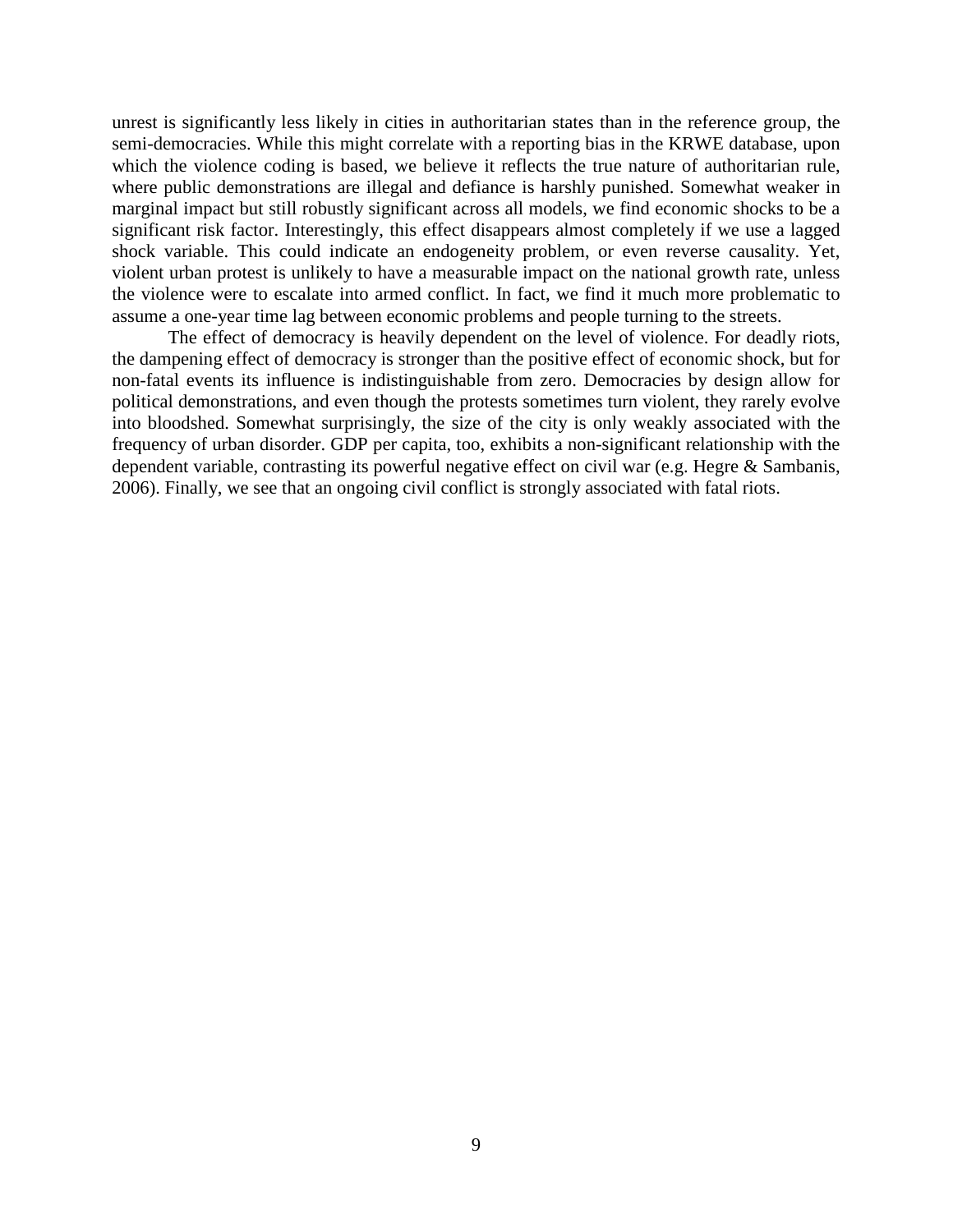|                            |              | Model 1      |              | Model 2      |              | Model 3      |              | Model 4      |  |
|----------------------------|--------------|--------------|--------------|--------------|--------------|--------------|--------------|--------------|--|
|                            | Fatal        | Non-fatal    | Fatal        | Non-fatal    | Fatal        | Non-fatal    | Fatal        | Non-fatal    |  |
| Population growth          | $-0.011$     | $-0.014$     | $-0.006$     | $-0.012$     | 0.271        | $-0.209$     | 0.010        | $-0.009$     |  |
|                            | (0.79)       | (1.09)       | (0.37)       | (0.86)       | (1.55)       | (1.42)       | (0.61)       | (0.58)       |  |
| Population growth $\times$ |              |              | $-0.056$     | $-0.024$     |              |              |              |              |  |
| democracy                  |              |              | (1.26)       | (0.63)       |              |              |              |              |  |
| Population growth $\times$ |              |              |              |              | $-2.105$     | 1.463        |              |              |  |
| inverse GDP capita         |              |              |              |              | (1.62)       | (1.33)       |              |              |  |
| Population growth $\times$ |              |              |              |              |              |              | $-0.057$     | $-0.015$     |  |
| economic shock             |              |              |              |              |              |              | $(2.18)$ **  | (0.65)       |  |
| City population            | 0.083        | 0.122        | 0.081        | 0.123        | 0.070        | 0.136        | 0.083        | 0.120        |  |
|                            | (1.03)       | $(1.78)$ *   | (1.00)       | $(1.79)^*$   | (0.85)       | $(1.96)$ **  | (1.03)       | $(1.74)$ *   |  |
| Democracy                  | $-0.366$     | $-0.037$     | $-0.140$     | 0.056        | $-0.354$     | $-0.050$     | $-0.339$     | $-0.031$     |  |
|                            | $(2.25)$ **  | (0.27)       | (0.59)       | (0.28)       | $(2.16)$ **  | (0.37)       | $(2.07)$ **  | (0.23)       |  |
| Autocracy                  | $-0.496$     | $-0.295$     | $-0.505$     | $-0.298$     | $-0.510$     | $-0.283$     | $-0.494$     | $-0.292$     |  |
|                            | $(4.29)$ *** | $(2.81)$ *** | $(4.36)$ *** | $(2.84)$ *** | $(4.38)$ *** | $(2.69)$ *** | $(4.28)$ *** | $(2.78)$ *** |  |
| GDP capita                 | $-0.113$     | 0.136        | $-0.124$     | 0.125        | $-0.225$     | 0.207        | $-0.107$     | 0.138        |  |
|                            | (0.96)       | (1.45)       | (1.05)       | (1.31)       | (1.64)       | $(1.93)*$    | (0.91)       | (1.47)       |  |
| Economic shock             | 0.204        | 0.253        | 0.211        | 0.254        | 0.222        | 0.242        | 0.472        | 0.324        |  |
|                            | $(2.08)$ **  | $(2.90)$ *** | $(2.16)$ **  | $(2.91)$ *** | $(2.27)$ **  | $(2.75)$ *** | $(3.04)$ *** | $(2.32)$ **  |  |
| Ongoing conflict           | 0.587        | 0.144        | 0.581        | 0.142        | 0.604        | 0.137        | 0.573        | 0.141        |  |
|                            | $(4.92)$ *** | (1.37)       | $(4.85)$ *** | (1.35)       | $(5.06)$ *** | (1.30)       | $(4.80)$ *** | (1.35)       |  |
| LDV                        | 0.104        | 0.093        | 0.103        | 0.093        | 0.101        | 0.094        | 0.101        | 0.093        |  |
|                            | $(6.25)$ *** | $(9.20)$ *** | $(6.15)$ *** | $(9.19)$ *** | $(6.03)$ *** | $(9.16)$ *** | $(6.05)$ *** | $(9.12)$ *** |  |
| Constant                   | 0.166        | $-1.772$     | 0.231        | $-1.703$     | 1.071        | $-2.359$     | 0.036        | $-1.799$     |  |
|                            | (0.19)       | $(2.53)$ **  | (0.26)       | $(2.40)$ **  | (1.01)       | $(2.85)$ *** | (0.04)       | $(2.56)$ **  |  |
| Wald $\chi^2$              | 142.87       | 144.95       | 144.20       | 145.15       | 145.08       | 145.50       | 147.71       | 145.89       |  |
| Observations               | 1,626        | 1,707        | 1,626        | 1,707        | 1,626        | 1,707        | 1,626        | 1,707        |  |
| Number of cities           | 50           | 54           | 50           | 54           | 50           | 54           | 50           | 54           |  |

# **Table 1. Population growth and urban violence, 1966–2001**

Note: Negative binomial regression with city fixed effects. Absolute value of z statistics in parentheses. \* significant at 10%; \*\* significant at 5%; \*\*\* significant at 1%.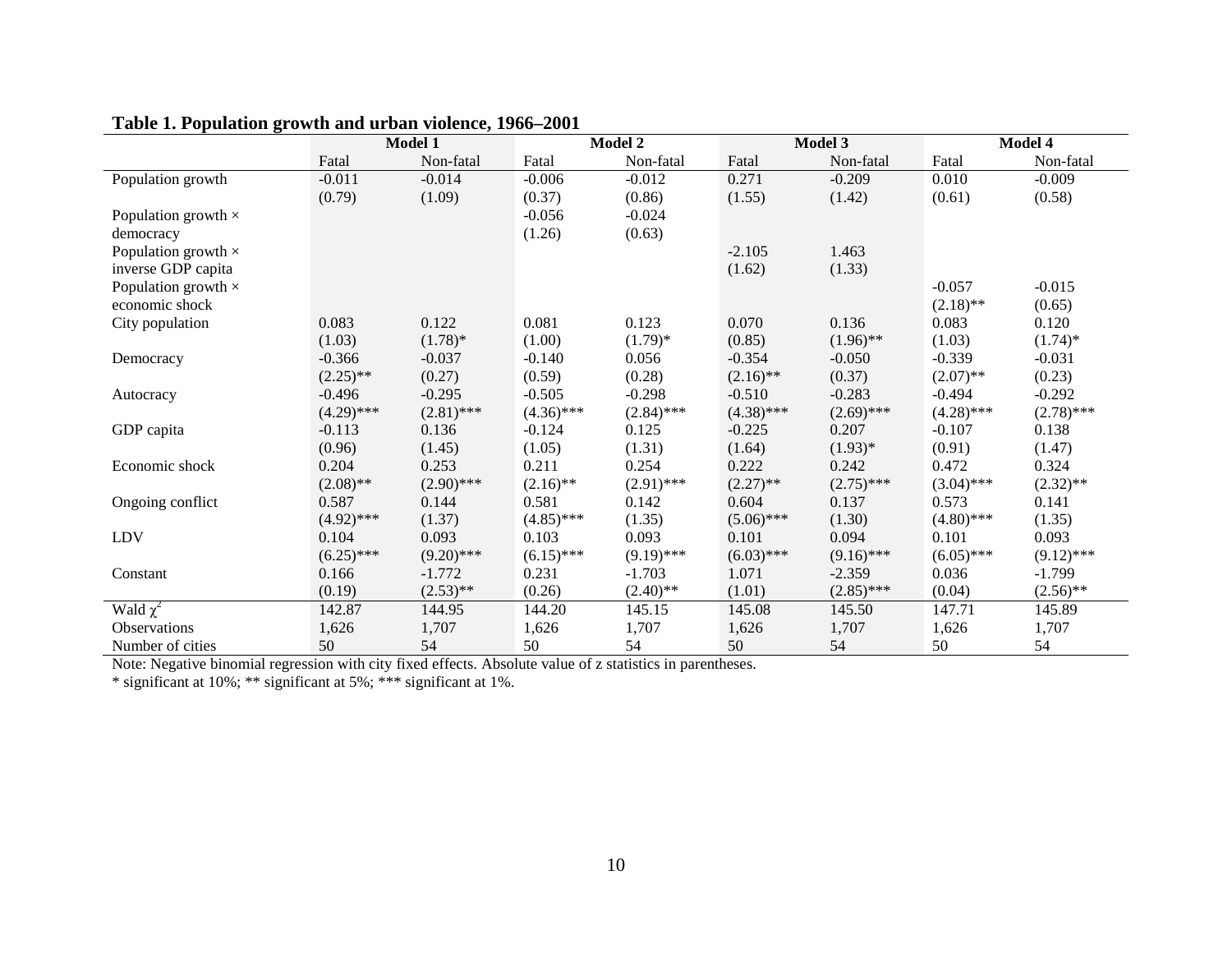Next, we turn to the environmental scarcity hypothesis (H2). This is no trivial test as good environmental data are hard to find, and good time-series environmental data are almost non-existent. In this paper, we include three complementary forms of environmental scarcity, derived from the GLASOD database. These data are by no means perfect (see e.g. Theisen, 2008), but they do come with some temporal variation.

Models 5–7 in Table 2 successively test three proxies for environmental degradation: freshwater availability, land degradation, and damaged drylands. These variables all refer to conditions in the country as a whole and need not be particularly representative for the situation in the studied cities. However, supply-induced scarcity leading to increasingly challenging living conditions in the countryside may provoke rapid urbanization, creating or amplifying social tensions in urban areas. Table 2 at best provides only indicative evidence of such a causal chain. Neither the measure for (logged) freshwater per capita nor the dummies for medium to high soil degradation are significantly associated with the frequency of violent unrest. Still, water availability displays a negative estimate for both severity levels, and just misses the 90% significant threshold for fatal events. Moreover, we see that the proportion of a country's drylands that is damaged beyond repair significantly increases the frequency of urban violence (Model 7).

The control variables behave largely similar to the reported effects in Table 1, with two exceptions. First, the dummy for economic shock is no longer associated with higher risk of city protests. This could imply a serious selection bias, although the number of included cities is still considerable. On closer inspection, we find that the powerful effect of economic shock reported above is quite sensitive to sample selection and model specification (see also Table 3). Second, we see that economic development has tripled its impact on non-fatal riots compared to the models in Table 1, and the parameter estimate is consistently positive. All else held constant, it thus appears that non-fatal urban violence is primarily a feature of relatively developed countries. That said, we refrain from placing too much emphasis on this finding as we generally have more confidence in the results obtained from analyzing a larger temporal domain.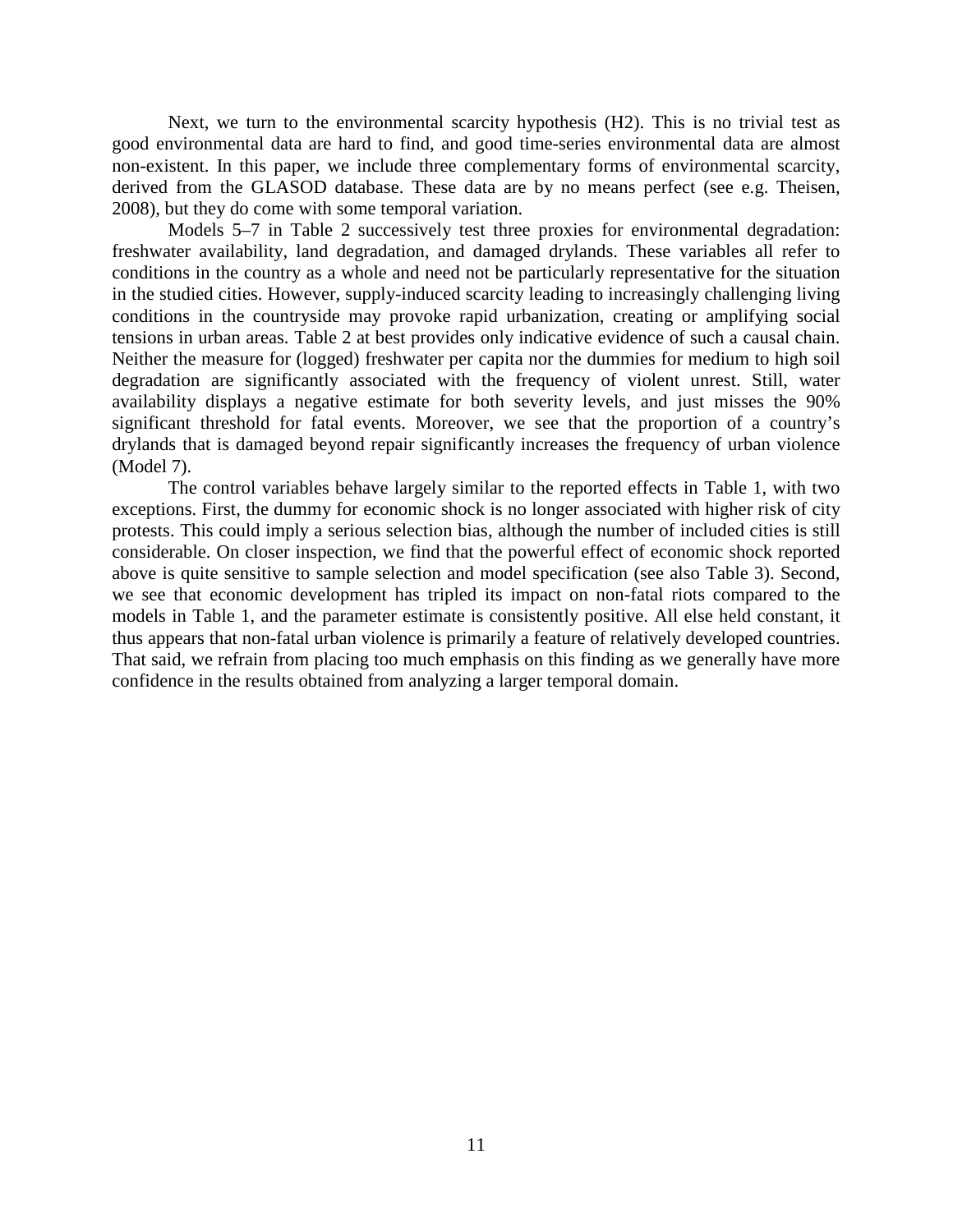|                  |              | re , er em , m ommenen seur en<br>Model 5 |              | $\cdots$ $\cdots$<br>Model 6 | Model 7      |              |  |
|------------------|--------------|-------------------------------------------|--------------|------------------------------|--------------|--------------|--|
|                  | Fatal        | Non-fatal                                 | Fatal        | Non-fatal                    | Fatal        | Non-fatal    |  |
| Freshwater pr    | $-0.185$     | $-0.136$                                  |              |                              |              |              |  |
| capita           | (1.63)       | (1.29)                                    |              |                              |              |              |  |
| Medium land      |              |                                           | 0.038        | $-0.148$                     |              |              |  |
| degradation      |              |                                           | (0.06)       | (0.39)                       |              |              |  |
| High land        |              |                                           | $-0.399$     | 0.378                        |              |              |  |
| degradation      |              |                                           | (0.61)       | (0.88)                       |              |              |  |
| Damaged drylands |              |                                           |              |                              | 0.010        | 0.007        |  |
|                  |              |                                           |              |                              | $(2.16)$ **  | $(2.05)$ **  |  |
| City population  | $-0.092$     | $-0.007$                                  | $-0.011$     | 0.030                        | $-0.004$     | 0.091        |  |
|                  | (0.69)       | (0.07)                                    | (0.09)       | (0.27)                       | (0.03)       | (0.86)       |  |
| Democracy        | $-0.448$     | $-0.137$                                  | $-0.454$     | $-0.146$                     | $-0.459$     | $-0.135$     |  |
|                  | $(2.22)$ **  | (0.83)                                    | $(2.29)$ **  | (0.88)                       | $(2.27)$ **  | (0.82)       |  |
| Autocracy        | $-0.639$     | $-0.214$                                  | $-0.697$     | $-0.184$                     | $-0.670$     | $-0.181$     |  |
|                  | $(4.68)$ *** | $(1.70)*$                                 | $(5.14)$ *** | (1.47)                       | $(5.00)$ *** | (1.46)       |  |
| GDP capita       | 0.118        | 0.443                                     | 0.264        | 0.393                        | 0.209        | 0.471        |  |
|                  | (0.68)       | $(2.99)$ ***                              | (1.37)       | $(2.51)$ **                  | (1.12)       | $(3.17)$ *** |  |
| Economic shock   | 0.005        | 0.184                                     | 0.014        | 0.174                        | 0.010        | 0.166        |  |
|                  | (0.04)       | $(1.75)^*$                                | (0.12)       | $(1.65)^*$                   | (0.09)       | (1.58)       |  |
| Ongoing conflict | 0.434        | 0.092                                     | 0.554        | 0.133                        | 0.508        | 0.169        |  |
|                  | $(2.93)$ *** | (0.66)                                    | $(3.57)$ *** | (0.94)                       | $(3.36)$ *** | (1.20)       |  |
| LDV              | 0.070        | 0.085                                     | 0.069        | 0.083                        | 0.069        | 0.084        |  |
|                  | $(3.54)$ *** | $(6.33)$ ***                              | $(3.49)$ *** | $(6.29)$ ***                 | $(3.53)$ *** | $(6.41)$ *** |  |
| Constant         | 1.217        | $-2.234$                                  | $-1.645$     | $-3.265$                     | $-1.893$     | $-4.369$     |  |
|                  | (0.76)       | (1.55)                                    | (1.08)       | $(2.71)$ ***                 | (1.28)       | $(3.86)$ *** |  |
| Wald $\chi^2$    | 63.11        | 74.88                                     | 71.09        | 79.42                        | 73.80        | 81.90        |  |
| Observations     | 939          | 1,006                                     | 1,018        | 1,041                        | 1,018        | 1,041        |  |
| Number of cities | 45           | 49                                        | 48           | 50                           | 48           | 50           |  |

|  | Table 2. Country-level environmental scarcity and urban violence, 1979–2001 |
|--|-----------------------------------------------------------------------------|
|  |                                                                             |

Note: Negative binomial regression with city fixed effects. Absolute value of z statistics in parentheses.

\* significant at 10%; \*\* significant at 5%; \*\*\* significant at 1%.

Finally, we offer a series of empirical tests of Hypothesis 3. The new variables included in Models 8–12 are measured specifically for each city and provide some quantified indication of the quality of public services and extent of urban environmental problems. These data are largely time-invariant and cover only the most recent years. This limited temporal coverage, in turn, implies that a larger share of the cities lacks variation on the dependent variable, leading to a dramatic reduction in the number of observations. It should come as little surprise, then, that the environmental variables in Table 3 fail completely to substantiate the expectation formulated in H3. The only significant effect for environmental factors is found in Model 12, where cities with a larger share of the households enjoying sewerage connection are more inclined to host nonfatal disturbances. This model (as well as Model 11) presents another puzzling result too; apparently, cities in authoritarian states are now significantly positively associated with urban unrest, strongly contrasting the findings in Table 1. This lack of consistency in performance (which also applies to ongoing conflict and the lagged dependent variable) is a serious concern and suggests that the value added of these models is rather limited. In future iterations of the paper, we will explore ways to extend the sample (while avoiding untenable assumptions) in order to provide more fruitful conditions for hypothesis testing.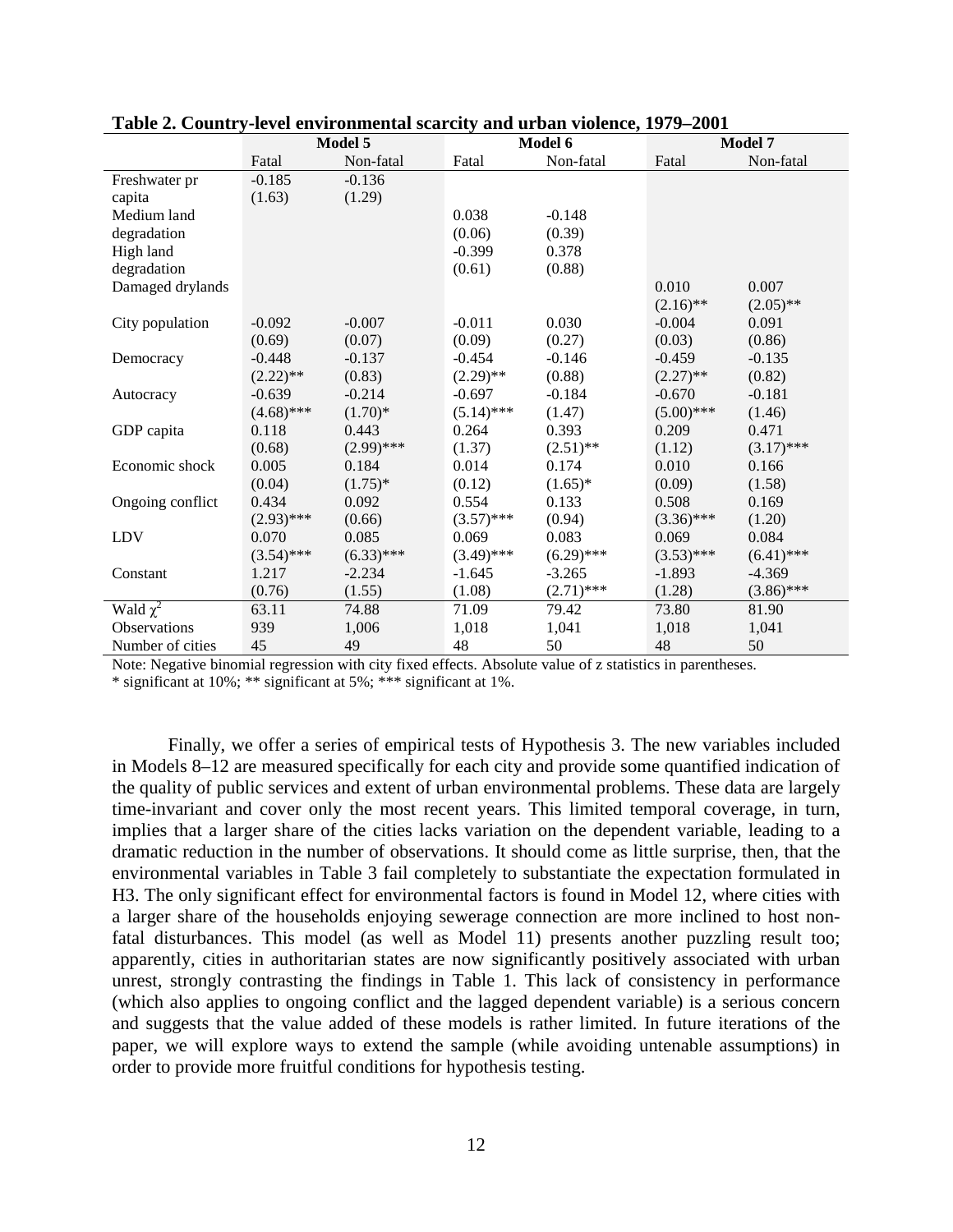|                     | Model 8                  |                 | Model 9                  |                 | Model 10              |                 | Model 11        |                      | Model 12        |                       |
|---------------------|--------------------------|-----------------|--------------------------|-----------------|-----------------------|-----------------|-----------------|----------------------|-----------------|-----------------------|
|                     | Fatal                    | Non-fatal       | Fatal                    | Non-fatal       | Fatal                 | Non-fatal       | Fatal           | Non-fatal            | Fatal           | Non-fatal             |
| Urban slum          | $-0.036$                 | $-0.037$        |                          |                 |                       |                 |                 |                      |                 |                       |
|                     | (1.12)                   | (1.29)          |                          |                 |                       |                 |                 |                      |                 |                       |
| Urban sanitation    |                          |                 | 0.016                    | 0.015           |                       |                 |                 |                      |                 |                       |
|                     |                          |                 | (0.60)                   | (0.30)          |                       |                 |                 |                      |                 |                       |
| Urban water access  |                          |                 |                          |                 | $-0.038$              | $-0.052$        |                 |                      |                 |                       |
|                     |                          |                 |                          |                 | (0.99)                | (1.43)          |                 |                      |                 |                       |
| Piped water         |                          |                 |                          |                 |                       |                 | 0.455           | 1.251                |                 |                       |
|                     |                          |                 |                          |                 |                       |                 | (0.54)          | (1.64)               |                 |                       |
| Sewerage connection |                          |                 |                          |                 |                       |                 |                 |                      | 0.420           | 1.165                 |
|                     |                          |                 |                          |                 |                       |                 |                 |                      | (0.59)          | $(2.06)$ **           |
| City population     | 0.360                    | 0.250           | $-0.024$                 | 0.218           | 0.066                 | 0.080           | $-0.334$        | 0.087                | $-0.420$        | 0.124                 |
|                     | (0.87)                   | (0.84)          | (0.05)                   | (0.66)          | (0.17)                | (0.26)          | (1.15)          | (0.38)               | (1.27)          | (0.49)                |
| Democracy           | $-0.131$                 | 0.389           | $-0.376$                 | 0.236           | $-0.190$              | 0.360           | 0.473           | 0.316                | 0.616           | 0.351                 |
|                     | (0.22)                   | (0.72)          | (0.63)                   | (0.42)          | (0.34)                | (0.70)          | (1.11)          | (0.89)               | (1.34)          | (0.98)                |
| Autocracy           | $-1.073$                 | 0.002           | $-1.078$<br>$(3.01)$ *** | 0.150           | $-1.003$              | 0.227           | $-0.055$        | 0.535                | 0.027           | 0.691                 |
| GDP capita          | $(2.62)$ ***<br>$-0.012$ | (0.00)<br>0.149 | 0.053                    | (0.41)<br>0.651 | $(2.89)$ ***<br>0.801 | (0.65)<br>1.115 | (0.20)<br>0.307 | $(2.32)$ **<br>0.868 | (0.09)<br>0.192 | $(2.79)$ ***<br>0.632 |
|                     | (0.01)                   | (0.22)          | (0.07)                   | (0.93)          | (1.15)                | $(2.47)$ **     | (0.77)          | $(2.28)$ **          | (0.36)          | (1.35)                |
| Economic shock      | 0.335                    | 0.430           | $-0.069$                 | 0.512           | 0.043                 | 0.477           | 0.315           | 0.648                | 0.246           | 0.570                 |
|                     | (1.32)                   | $(1.86)$ *      | (0.28)                   | $(2.38)$ **     | (0.20)                | $(2.32)$ **     | (1.44)          | $(3.51)$ ***         | (1.08)          | $(2.99)$ ***          |
| Ongoing conflict    | 0.205                    | 0.065           | 0.760                    | 0.215           | 0.689                 | 0.087           | 0.421           | $-0.064$             | 0.630           | 0.112                 |
|                     | (0.61)                   | (0.19)          | $(2.44)$ **              | (0.58)          | $(2.36)$ **           | (0.28)          | (1.52)          | (0.26)               | $(2.14)$ **     | (0.41)                |
| LDV                 | $-0.063$                 | $-0.001$        | $-0.077$                 | $-0.005$        | $-0.092$              | $-0.006$        | $-0.036$        | $-0.008$             | $-0.045$        | $-0.001$              |
|                     | (1.02)                   | (0.03)          | (1.49)                   | (0.12)          | $(1.75)^*$            | (0.16)          | (0.46)          | (0.23)               | (0.56)          | (0.02)                |
| Constant            | 1.825                    | $-0.276$        | $-0.207$                 | $-6.454$        | $-1.903$              | $-4.192$        | $-1.664$        | $-7.577$             | $-0.546$        | $-5.651$              |
|                     | (0.27)                   | (0.04)          | (0.04)                   | $(1.86)^*$      | (0.39)                | (1.33)          | (0.52)          | $(2.75)$ ***         | (0.14)          | $(1.82)$ *            |
| Wald $\chi^2$       | 12.69                    | 11.18           | 16.75                    | 9.57            | 17.75                 | 11.23           | 10.08           | 22.01                | 12.71           | 27.97                 |
| Observations        | 214                      | 213             | 240                      | 239             | 247                   | 246             | 285             | 327                  | 269             | 303                   |
| Number of cities    | 33                       | 33              | 37                       | 37              | 38                    | 38              | 30              | 35                   | 28              | 33                    |

# **Table 3. City-level environmental scarcity and urban violence, 1990–2001**

Note: Negative binomial regression with city fixed effects. Absolute value of z statistics in parentheses. Models 8–10 represent 1995–2001 only.

\* significant at 10%; \*\* significant at 5%; \*\*\* significant at 1%.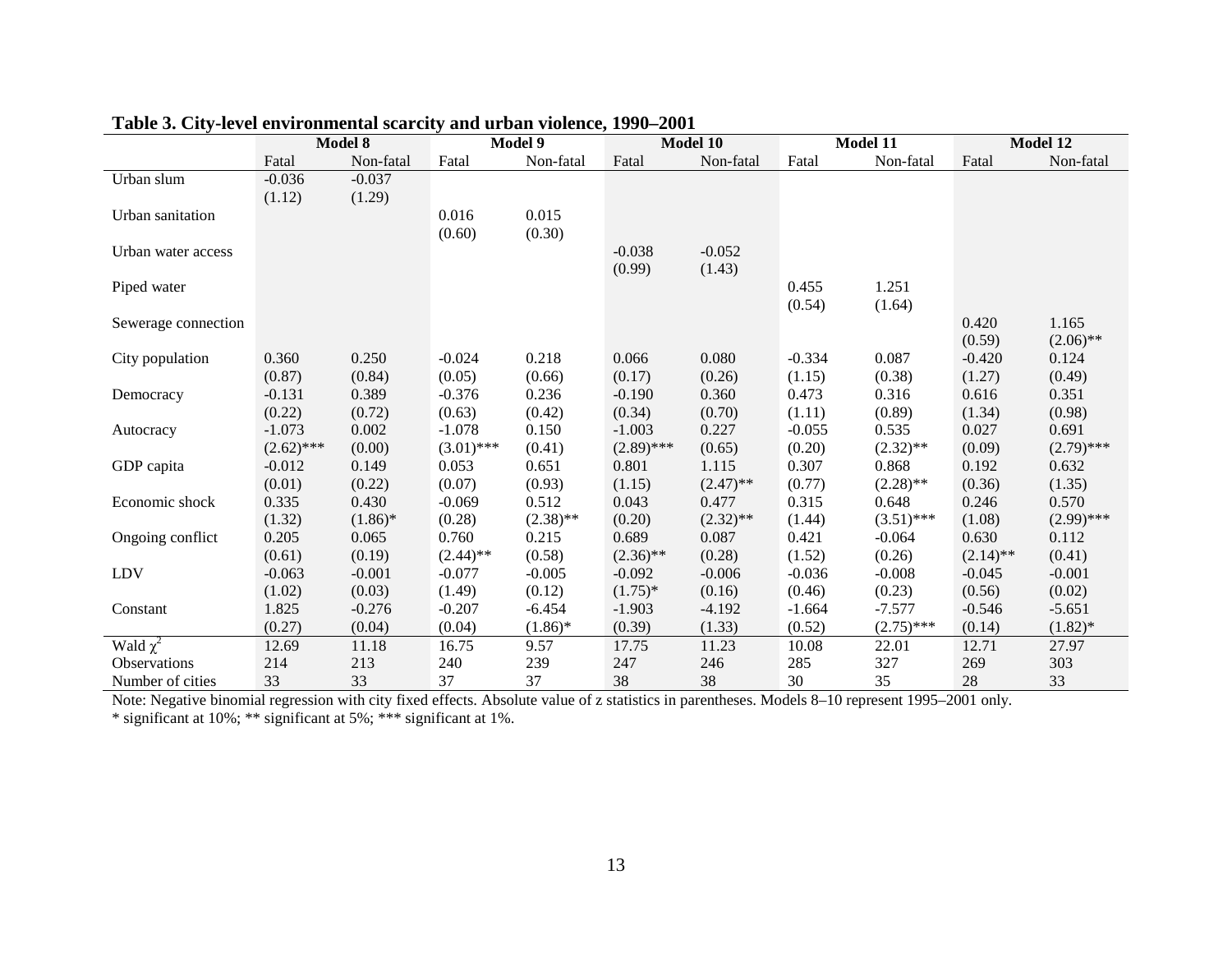The largely insignificant and in some cases inconsistent results reported in Table 3 highlight a major challenge that continues to set limits to quantitative efforts to test environmentconflict linkages across cases. While recent advances in geographic information systems (GIS) and satellite imagery technology has led to massive improvements in environmental data quality for the contemporary world, accurate measures of freshwater availability or soil productivity for past decades remain wanted. As a consequence, we are more confident in the empirical evaluation of the population growth hypothesis (H1) than in the tests designed to test H2 and H3. In fact, Models 1–4 have been assessed using a wide selection of different population measures, including GIS-generated local indicators and UN statistics on national urbanization rates. We have also experimented with more substantive model specification issues, including recoding the dependent variables as binary indicators of fatal/non-fatal events in year (yes/no) and applied a fixed-effects logit estimator. All these tests failed to produce results that deviate substantively from those reported above.

#### **5. Conclusions**

This paper has found no evidence that rapid population growth in cities is associated with an increased frequency of urban violence. A variety of model specifications and variable operationalizations were tested, and all came out negative. This non-result could be due to poor data, selection bias or mis-specified models, but it might just as well reflect the true, general relationship: population growth and urban political violence are causally unrelated.

Our measure of population growth by no means satisfactorily represents rate of urbanization. Yet, the two processes are certainly positively correlated, even if the contribution of urbanization on population expansion, relative to a high fertility rate, will vary between cases. Hence, we believe that the robustly non-significant result of population growth on urban disturbances also speaks to the urbanization-violence nexus, to which much of the contemporary environmental security debate refers. In fact, it might well be the case that urbanization under certain conditions could function as a safety valve, relieving the pressure on the environment in the rural countryside. It is certainly a thought worth exploring further.

The mostly non-significant results for the large selection of environmental measures also counter the crux of the eco-scarcity literature. We are less confident about the robustness of these tests, however, as inadequate dynamics and a short temporal coverage of the environmental data substantially reduce the valid sample size. Besides, most of these indicators are measured either for the country as a whole or for all urban areas within the country. In this regard, the increasing use of GIS and geo-referenced data collection bodes well future research.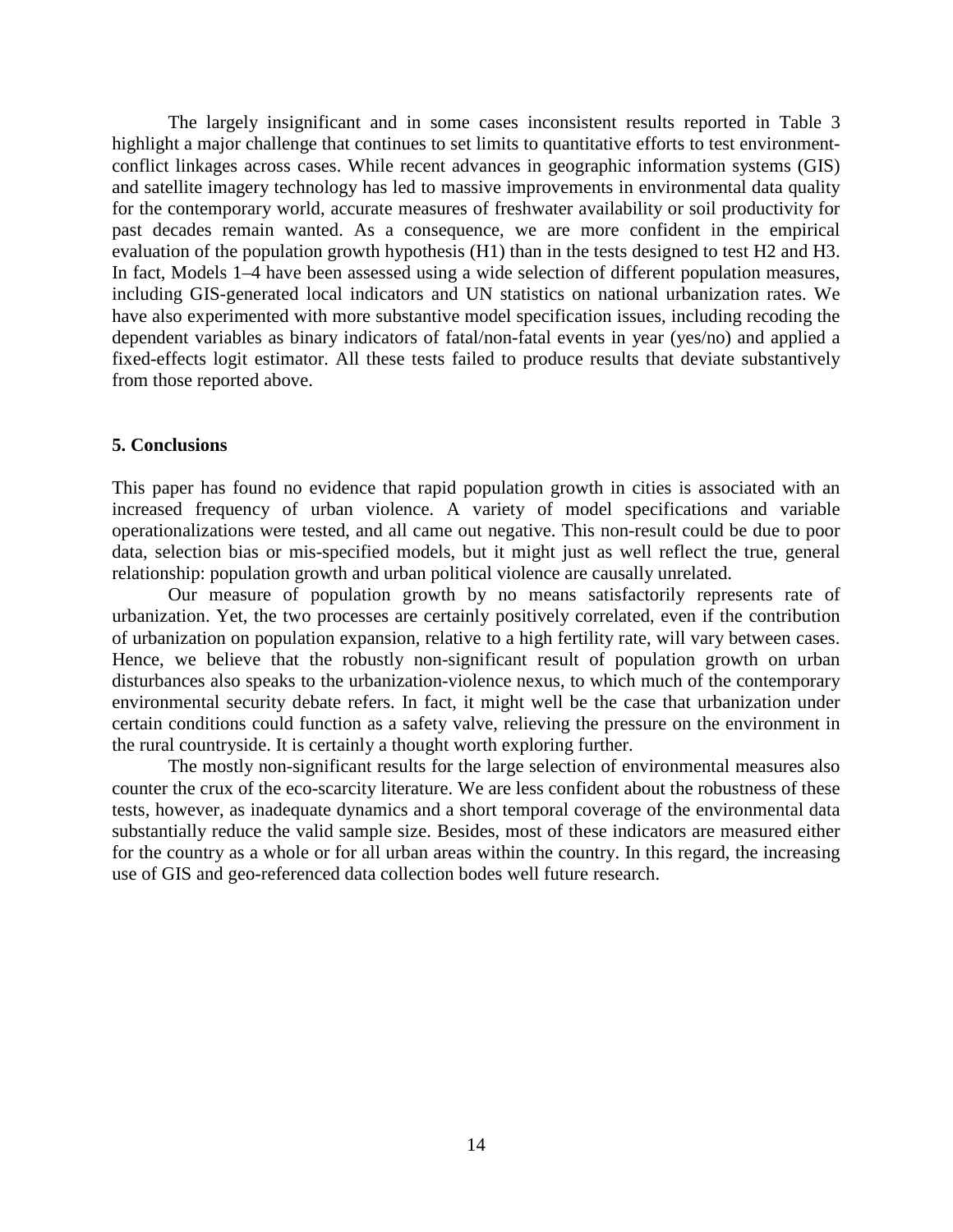## **6. Literature**

Brennan-Galvin, Ellen, 2002. 'Crime and Violence in an Urbanizing World', *Journal of International Affairs* 56(1): 123–145.

Buhaug, Halvard; Ole Magnus Theisen & Nils Petter Gleditsch, 2008. 'Implications of Climate Change for Armed Conflict', paper prepared for the Social Dimensions of Climate Change program. Washington, DC: World Bank, Social Development Department, available at http://siteresources.worldbank.org/INTRANETSOCIALDEVELOPMENT/Resources/SDCCWor kingPaper\_Conflict.pdf.

Gates, Scott; Håvard Hegre, Mark Jones & Håvard Strand, 2006. 'Institutional Inconsistency and Political Instability: Polity Duration, 1800–2000', *American Journal of Political Science* 50(4): 893–908.

Gizelis, Peter & Thomas Homer-Dixon, 1995. 'Urban Growth and Violence: Will the Future Resemble the Past? ', Occasional Paper, Project on Environment, Population and Security. Washington D.C.: American Association for the Advancement of Science and the University of Toronto.

Gleditsch, Nils Petter; Peter Wallensteen, Mikael Eriksson, Margareta Sollenberg & Håvard Strand, 2002. 'Armed Conflict 1946–2001: A New Dataset', *Journal of Peace Research* 39(5): 615–637.

Goldstone, Jack A., 2002. 'Population and Security: How Demographic Change Can Lead to Violent Conflict', *Journal of International Affairs* 56(1): 3-21.

Hegre, Håvard & Nicholas Sambanis, 2006. 'Sensitivity Analysis of Empirical Results on Civil War Onset', *Journal of Conflict Resolution* 50(4): 508–536.

Homer-Dixon, Thomas F., 1999. *Environment, Scarcity, and Violence*. Princeton, NJ: Princeton University Press.

Homer-Dixon, Thomas F. & Jessica Blitt, eds, 1998. *Ecoviolence: Links Among Environment, Population and Security*. Lanham, MD: Rowman & Littlefield.

Huntington, Samuel P., 1996. *The Clash of Civilizations and the Remaking of World Order*. New York: Simon & Schuster.

Kahl, Colin H., 2006. *States, Scarcity, and Civil Strife in the Developing World*. Princeton, NJ and Oxford: Princeton University Press.

Theisen, Ole Magnus, 2008. 'Blood and Soil? Resource Scarcity and Internal Armed Conflict Revisited', Journal of Peace Research 45(6): 801–818.

UN, annual. *Demographic Yearbook*. New York: United Nations.